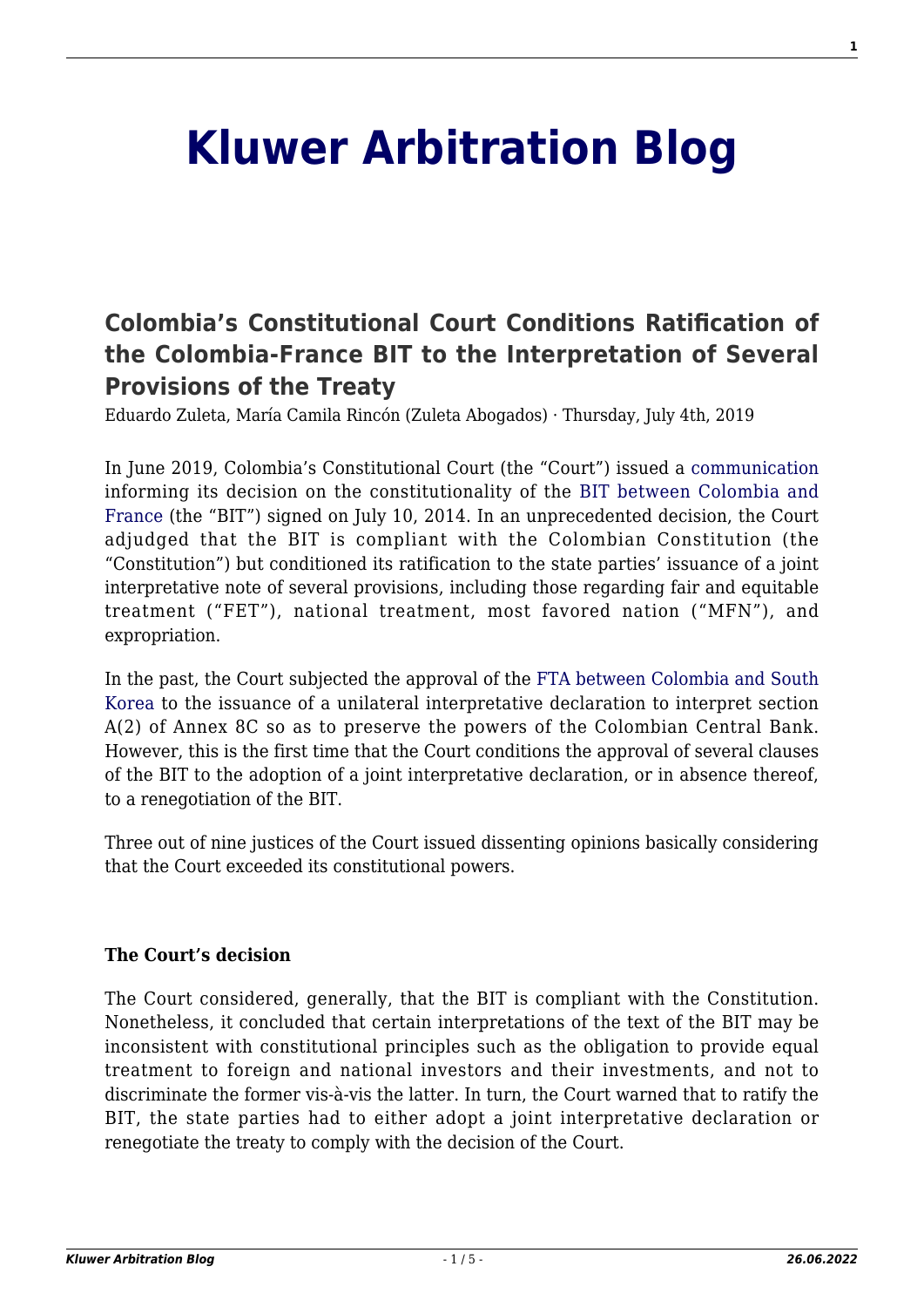#### *Fair and Equitable Treatment*

Article 4 of the BIT provides that:

"Each Contracting Party shall accord fair and equitable treatment in accordance with applicable international law to investors of the other Contracting Party and its investments in its territory. For greater certainty the obligation to accord fair and equitable treatment includes, *inter alia*:

a) the obligation not to deny justice in civil, criminal or administrative proceedings in accordance with due process;

b) the obligation to act in a transparent, non-arbitrary and discriminatory manner as regards investors from the other contracting Party and its investments". This treatment is consistent with the principles of foreseeability and legitimate expectations (…)".

The Court concluded that the language of this clause is vague and undetermined and therefore contradicts constitutional principles of legal certainty and good faith. Hence, this provision must be interpreted by the state parties to clarify whether "international law" refers to customary international law, treaty law, or both, and if it refers to customary international law, to which "instruments" does custom refer to. Moreover, the Court considered that the expression "inter alia" must be interpreted restrictively, in an analogical and not additive sense. Finally, it concluded that the concept of "legitimate expectations" is compliant with the Constitution only to the extent that (a) the expectations arise from specific and repeated acts carried out by the host state to induce an investor to make or maintain investments in its territory; and (b) the expectations are breached as a result of the investment being affected by abrupt and unexpected changes made by public authorities.

#### *National treatment and MFN*

Akin to other national treatment and MFN clauses included in multiple [International](http://www.tlc.gov.co/acuerdos/a-internacional-de-inversion) [Investment Agreements ratified by Colombia](http://www.tlc.gov.co/acuerdos/a-internacional-de-inversion), Article 5 of the BIT provides that each contracting party shall grant to the investments of investors of the other contracting party made in its territory, a treatment not less favorable than that accorded, in like circumstances, to investments of its own investors or to investments of investors of another third state. According to Article 5(3) of the BIT, this obligation does not prevent the contracting parties from adopting justified, necessary and proportional measures to guarantee public order in the event of serious threats to fundamental interests of the states.

For the Court, the terms "similar circumstances" and "necessary and proportional" are vague and uncertain. According to the Court, the former must be interpreted in a way that encompasses all relevant circumstances –including differentiated treatment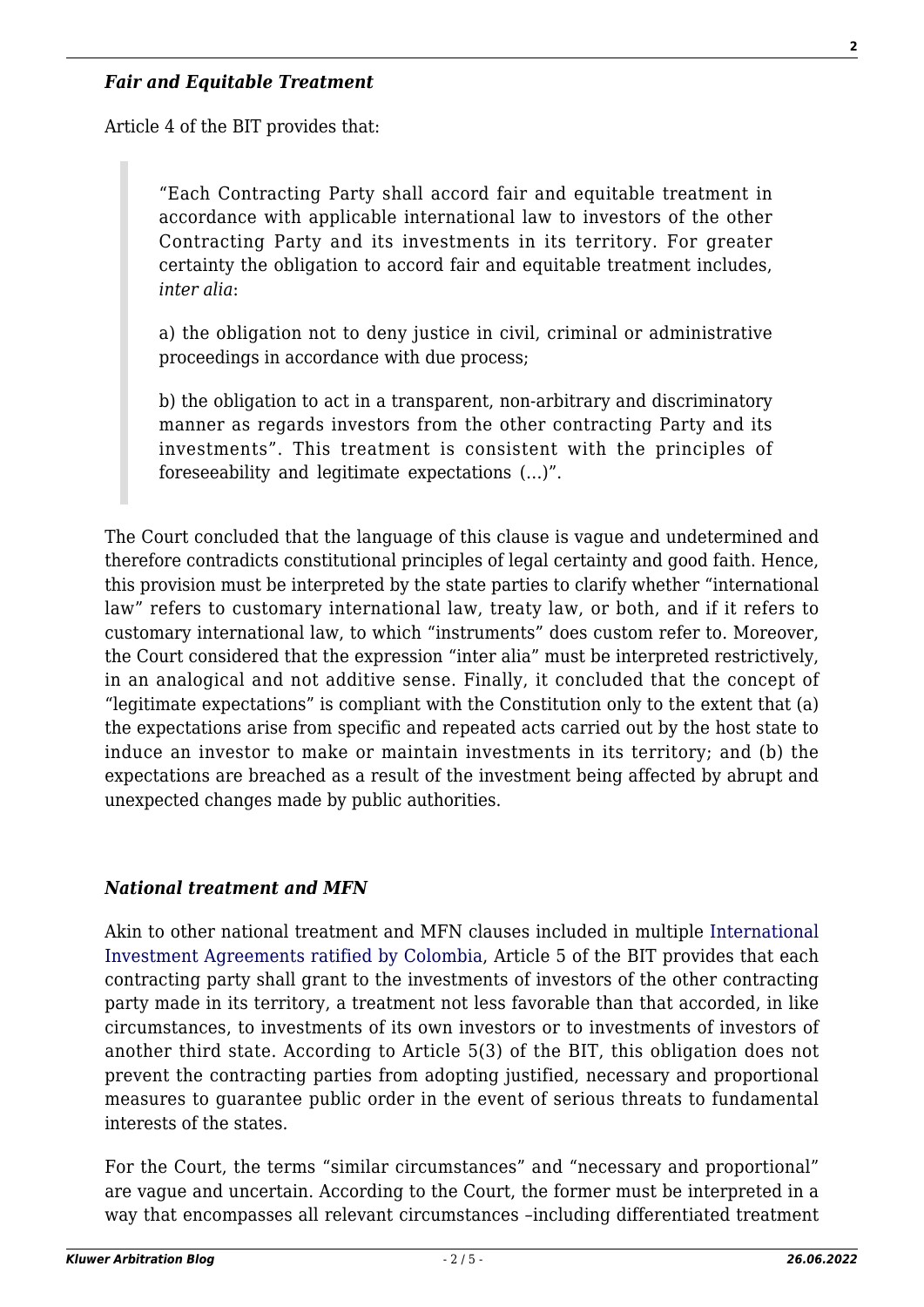directed to pursue legitimate public policy objectives– and the latter should be interpreted in a way that respects the autonomy of national authorities to guarantee public order and protect legitimate public policy objectives.

Also, the Court concluded that the practice accepted by some international investment tribunals to import through the MFN clause provisions from other treaties ratified by the host state of the investment, threatens the powers of the President of Colombia to direct international relations and negotiate treaties, as embodied in [Article 189.2 of](http://www.secretariasenado.gov.co/senado/basedoc/constitucion_politica_1991_pr006.html#189) [the Political Constitution](http://www.secretariasenado.gov.co/senado/basedoc/constitucion_politica_1991_pr006.html#189). Consequently, the Court declared the expression "treatment" to be compliant with the Constitution insofar as it is interpreted to preserve the competences of the President.

# *Expropriation*

Article 6(2) of the BIT provides for the definition of indirect expropriation. Under this provision, a case-by-case analysis must be performed in order to determine whether a measure or series of measures adopted by one of the contracting parties constitute indirect expropriation, considering, among others, the consequences of the measure in the legitimate expectations of the investor. Furthermore, it provides that measures adopted to safeguard legitimate public policy objectives do not constitute an indirect expropriation insofar as such actions are necessary and proportional.

The Court found that the expressions "legitimate expectations" and "necessary and proportional" pose difficulties due to their vagueness and dissimilar application by international investment tribunals. Accordingly, it concluded that these terms must be interpreted under the same conditions required by the Court as regards Article 4 with respect to the concept of "legitimate expectations", and Article 5 regarding the expression "necessary and proportional".

# **Preliminary Comments**

Although the full text of the judgment has not been released yet by the Court, the official communication reporting the decision raises several questions and comments. The following is a brief initial reaction to the official summary issued by the Court. But of course, it will be necessary to wait for the full text of the judgment to perform a full evaluation of the Court's reasoning.

In its analysis of Article 4 of the BIT, the Court emphasized on the need to specify which are the "instruments" comprising customary international law in order to clarify the concept of "international law". This request is far from clear. The Court seems to assume that customary international law is contained in a set of treaties or international instruments. If this is the case, the task entrusted to the contracting parties by the Court is almost impossible to comply with since there is no set of treaties or instruments that embodies customary international law.

Additionally, the Court does not explain how it comes to what appears to be its own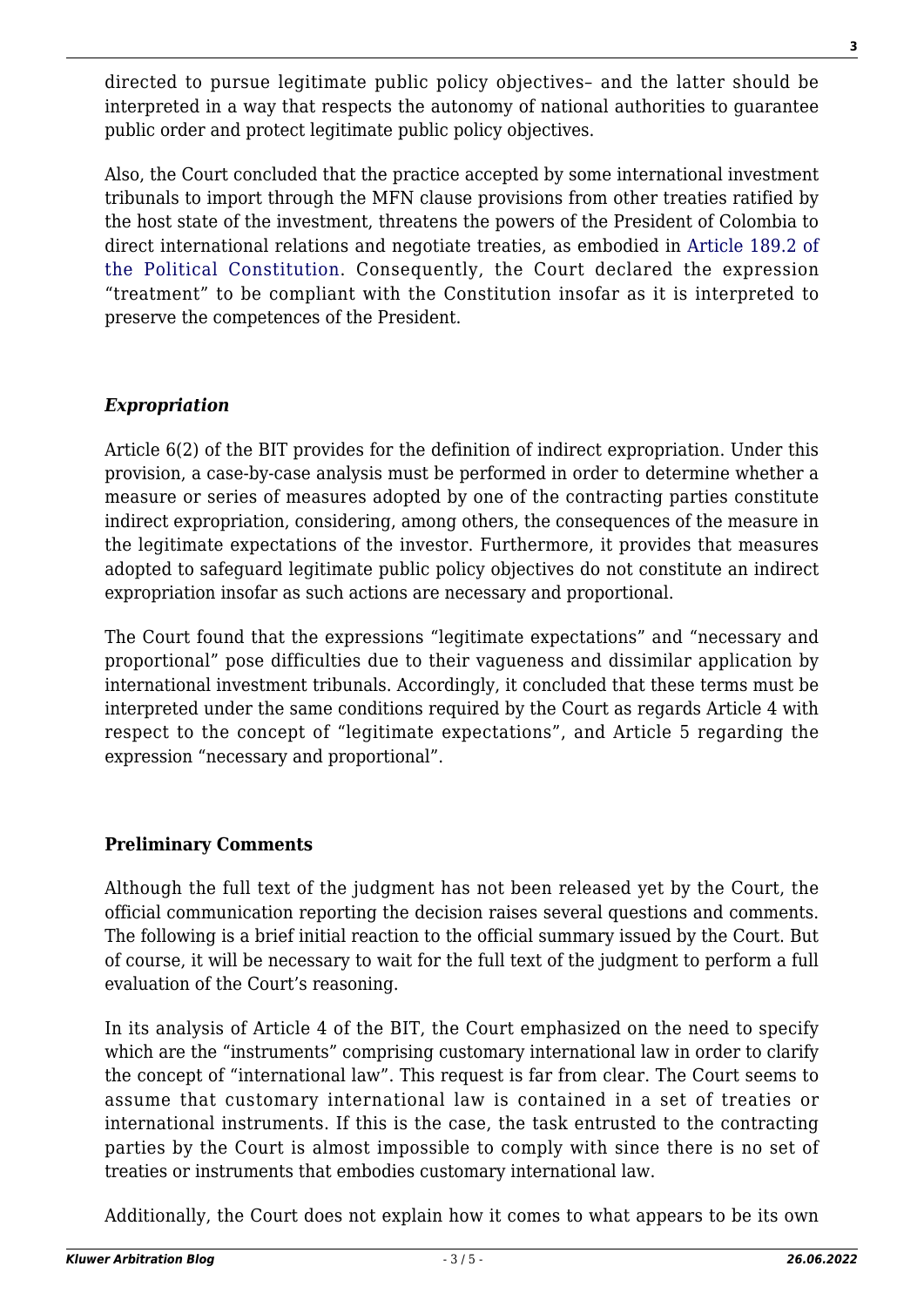definition of "legitimate expectations". There is no reference in the Court's communication to the interpretation of the BIT in the light of the [Vienna Convention](https://treaties.un.org/doc/Publication/UNTS/Volume%201155/volume-1155-I-18232-English.pdf) [on the Law of Treaties](https://treaties.un.org/doc/Publication/UNTS/Volume%201155/volume-1155-I-18232-English.pdf) (VCLT), to which both Colombia and France are parties.

As to the MFN clause contained in article 5 of the BIT, the clarifications requested by the Court seem more as requests for modifications or additions to the BIT than mere interpretative declarations. The Court demands the MFN clause to be interpreted so as to bar the possibility of importing of provisions incorporated in other international investment agreements (IIAs). While, Article 5(4) of the BIT already excludes the application of the MFN clause to import clauses of "definitions" (such as Article 1 of the BIT) or dispute settlement mechanisms incorporated in other IIAs, the BIT does not exclude substantive–or any other–provisions. Thus, the question is whether broadening the scope of limitations to the MFN clause as requested by the Court, would constitute an addition to the BIT rather than an interpretation.

This decision has dramatically changed the Court's longstanding position regarding IIAs and may have several effects.

First, if the Parties wish to pursue the ratification of the BIT, the representatives of Colombia and France will have to negotiate again either a joint interpretative declaration or the language of the BIT. The question, of course, is whether France will follow the Court's requests.

Second, the judgment of the Court may become evidence of state practice on how Colombia interprets provisions such as "similar circumstances" or "legitimate expectations". For better or worse, this may have an impact on on-going and future investment arbitrations against Colombia.

Third, the Court drew a red line for Colombia in the negotiation and ratification of IIA. It is most likely that the Court will not approve similar clauses as the ones incorporated in the BIT without further interpretation. The bottom-line question is whether this judgment opens the door for the Court to impose on Colombia's executive branch, and particularly on the President as head of the international relationships of Colombia, the Court's views as to the contents of future IIAs.

# **Conclusion**

The official communication suggests that the Court abrogated the competence to redefine the text of certain provisions of the BIT invading the competence granted to the President of Colombia by the Constitution. Furthermore, it seems that most of the interpretations requested by the Court cannot be addressed through a joint interpretative declaration but require an amendment to the treaty and therefore a new negotiation of its terms. The complete decision may, or may not, shed light on the position of the Court and on whether it exceeded its powers.